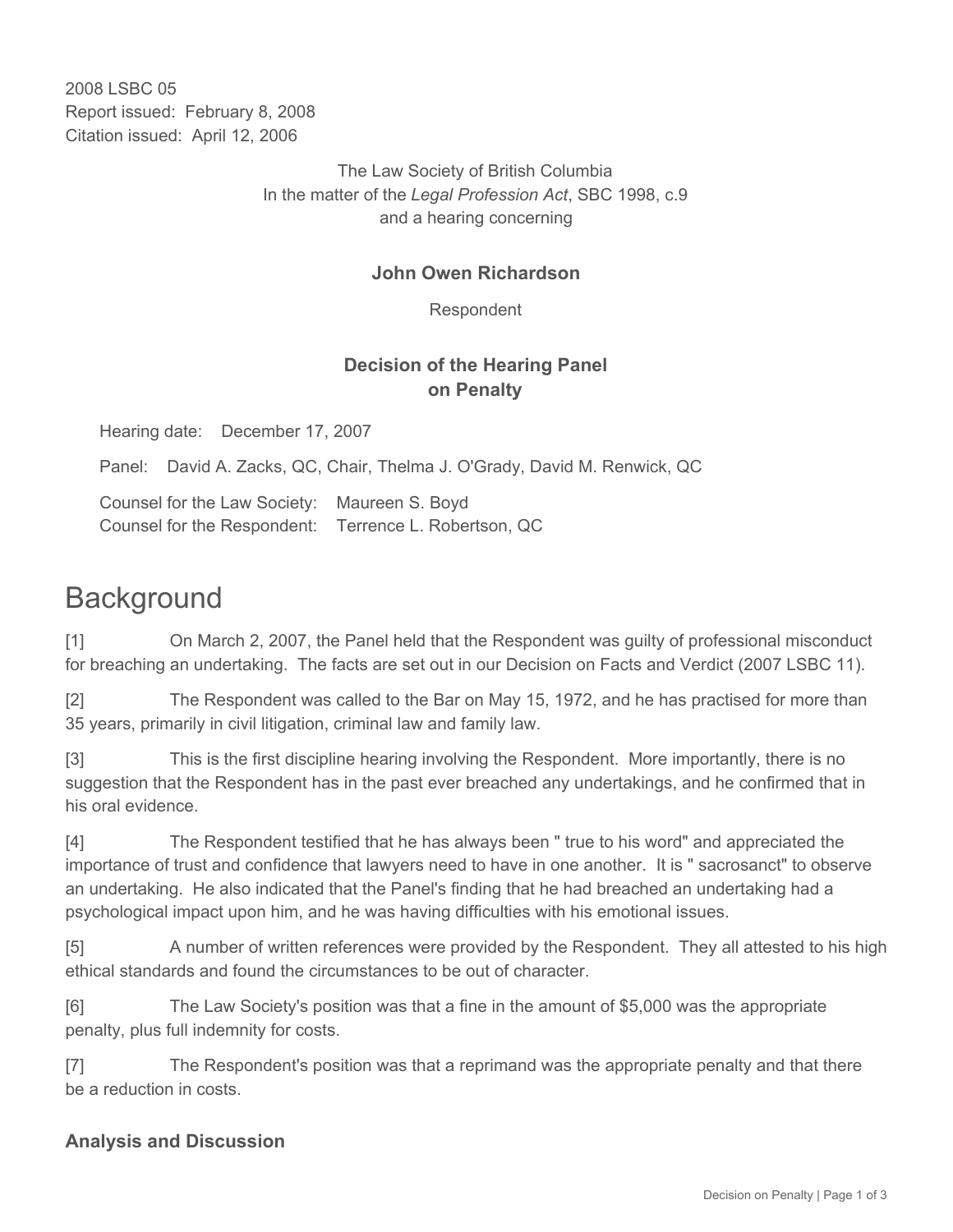[8] In *Law Society of BC v. Ogilvie*, [1999] LSBC 17, a non-exhaustive list of factors are set out, which may be considered by a Panel on penalty.

[9] Law Society counsel submitted that the nature of the misconduct, a breach of undertaking, should be regarded as serious and that there was a need for general deterrence and a need to ensure the public's confidence and integrity of the profession.

[10] A number of cases were cited by counsel for the Law Society; all of which were for breach of an undertaking. In those cases, fines of between \$2,000 and \$7,500 were imposed, and in one instance, a one-month suspension was given. These cases were *Law Society of BC v. Clendening*, 2007 LSBC 10, *Law Society of BC v. Epp*, 2006 LSBC 21, *Law Society of BC v. Hall*, 2004 LSBC 34 and 2004 LSBC 41, *Law Society of BC v. Heringa*, [2003] LSBC 10, *Law Society of BC v. Hill*, 2007 LSBC 02, *Law Society of BC v. Jeletzky*, 2004 LSBC 17 and 2005 LSBC 02, *Law Society of BC v. McLellan*, 2003 LSBC 40, *Law Society of BC v. Price*, [1998] L.S.D.D. No. 121, *Law Society of BC v. Shojania*, 2004 LSBC 25 and *Law Society of BC v. Virk*, 2006 LSBC 26.

[11] Counsel for the Respondent also provided a number of cases that were quite dated, with penalties ranging from a reprimand to a range of fines of \$1,000 to \$5,000. These cases were *Law Society of BC v. Berna*, [1993] L.S.D.D. No. 191, *Law Society of BC v. Goeujon*, [2001] LSBC 28, *Law Society of BC v. Lee*, [2002] LSBC 29, *Law Society of BC v. Martin*, [1999] LSBC 34, *Law Society of BC v. Morrison*, [2000] LSBC 15 and *Law Society of BC v. Simpson*, [1992] L.S.D.D. No. 11.

[12] The recent decisions suggest that a fine is the more appropriate penalty, rather than a reprimand. It is the Panel's view that the public interest is best served by imposing a penalty similar to those imposed in other cases. As noted in *Epp* (*supra*), the Panel concluded at paragraph [13]:

... The public interest is served by the penalty, as pronounced below, being in keeping with penalties imposed in similar situations. The effect of this penalty, with respect to this Respondent, is it safeguards the fundamental nature of undertakings to the practice of law and preserves the requirement of all lawyers to make certain that serious and diligent efforts are made to meet all undertakings. Undertaking compliance is an essential ingredient in maintaining the public credibility and trust in lawyers.

[13] In this case, the Panel was of the view that there was no real victim. The Respondent's conduct was " not cavalier" , but was " misguided at best" . There was no element of dishonesty. Although the Respondent acted intentionally, he was of the view that the trust conditions imposed were unreasonable and outside the terms of the settlement in the Separation Agreement. Nevertheless, the Respondent did not attempt to modify or change the terms of the undertaking, nor return the funds when he was unable to abide by the conditions. No matter how unreasonable the conduct of opposing counsel may have been, it does not allow the Respondent to justify the position taken by him.

[14] After considering the submissions of counsel and cases, the Panel is of the view that the appropriate penalty is a fine in the amount of \$2,500.

## **Costs**

[15] The Law Society seeks full indemnification for its costs, which total \$9,999.69.

[16] Law Society counsel notes that payment of costs is best summarized in *Law Society of BC v. Edwards*, 2007 LCBC 4 at paragraph [33]: